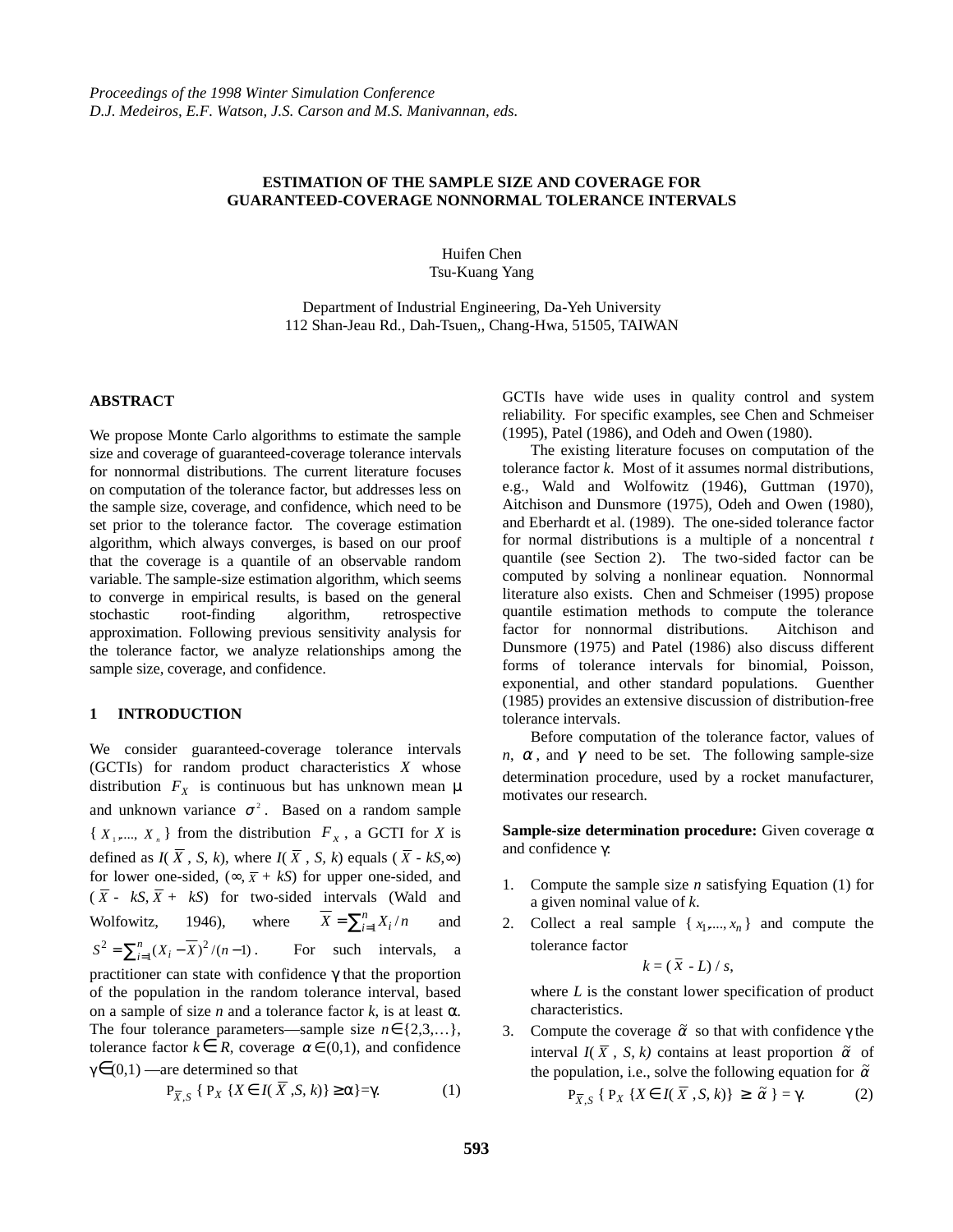4. If  $\tilde{\alpha} > \alpha$ , stop and return *n*; otherwise, update *n* and go to Step 2.

Our motivation of computing the sample size and coverage for nonnormal distributions arises from the onedimensional root-finding problems in Steps 1 and 3. Step 1 computes the sample size *n* satisfying Equation 1, given *k* ,α, γ, and the distribution shape; Step 3 computes the coverage  $\tilde{\alpha}$  satisfying Equation (2) (or  $\alpha$  satisfying Equation 1), given  $\gamma$ , *n*, *k*, and the distribution shape. A traditional approach to these two problems is to build an extensive table of values for the four tolerance parameters in Equation (1) for each distribution of interest. With such a table, practitioners can choose values of the sample size and coverage from the table whenever they are needed. The drawbacks of this approach are that any table with a wide range of tolerance parameter values and distribution types would be huge, and that interpolation—or worse, extrapolation—may be used to approximate values that are not listed in the table.

In this research, we are interested in black-box Monte Carlo algorithms that compute any tolerance parameter of interest. That is, we consider the problem of finding any lower one-sided tolerance parameter (e.g., *n*) that satisfies the tolerance logic (Equation 1) when the other three parameters (e.g.,  $k$ , α, and γ) and distribution shape are known. Specifically, the problem is defined as follows.

### **Research Problem:** Given

(a) the shape of continuous distribution function  $F_X(\cdot)$ 

with unknown mean  $\mu$  and unknown variance  $\sigma^2$ ,

- (b) three of the following four tolerance parameters:
	- sample size *n*,  $\ddot{\phantom{0}}$
	- tolerance factor *k*,  $\ddot{\phantom{0}}$
	- coverage α,  $\ddot{\phantom{0}}$
	- confidence γ.

Find: the other unknown tolerance parameter satisfying the tolerance logic, i.e.,

$$
\mathbf{P}_{\overline{X},S} \{ \mathbf{P}_X \{ X \ge \overline{X} - kS \} \ge \alpha \} = \gamma. \tag{3}
$$

The assumption of known distribution shape means that all standardized moments are known but the mean or variance is unknown. When the real data do not adequately fit any standard distributions (e.g. exponential), practitioners can define the distribution shape through a simulation routine that can generate observations whenever needed. In this paper, we focus on estimation algorithms for lower onesided GCTIs. The proposed methods in Section 3 can be modified easily for upper one-sided GCTIs and extended for two-sided GCTIs. Furthermore, we propose algorithms only for the sample size and the coverage. The tolerance factor *k* can be estimated by the quantile estimation method proposed in Chen and Schmeiser (1995). Furthermore, estimating the confidence  $\gamma$  is straightforward (Schmeiser, 1990). We review both in Section 2.

The rest of this paper is organized as follows. In Section 2, we review the related literature. In Section 3, we propose estimation algorithms for the coverage and sample size. The coverage estimator always converges; the sample-size estimator seems to converge in our simulation results. In Section 4, we continue Chen and Schmeiser's (1995) sensitivity analysis for the sample size, coverage, and confidence.

#### **2 LITERATURE REVIEW**

This section reviews the literature on computation of the four tolerance parameters. The confidence estimator and tolerance-factor estimator discussed here are designed for nonnormal parametric distributions and the coverage estimator is for normal distributions. The literature on sample size is different from, but related to, our problem. We discuss the computation of these four tolerance parameters in turn.

#### **2.1 Confidence**

We consider the problem of computing the confidence that the tolerance interval ( $\overline{X}$  - *k S*, $\infty$ ) contains at least proportion  $\alpha$  of the measurements for nonnormal distributions. That is, computing the probability  $\gamma = P_{\overline{X},S}$  { $P_X$  { $X \ge \overline{X} - kS$ }  $\ge \alpha$  }, given *n*, *k*,  $\alpha$ , and the distribution shape  $F_X(\cdot)$ . Numerical computation of  $\gamma$  may not be efficient because γ is a (*n+*1)-dimensional integral, except in the normal case where γ is a noncentral *t* percentage point. However,  $\gamma$  can be estimated easily by Monte Carlo simulation. We can generate *m* samples  ${x_{11},...,x_{1n}}$ , *m*,  ${x_{m1},...,x_{mn}}$  from the distribution  $F_X$ , using any arbitrary values of  $\mu$  and  $\sigma$ . (Notice that  $\gamma$ does not depend on the unknown mean  $\mu$  or standard deviation  $\sigma$ .) For each sample, compute the sample mean  $\bar{x}_i$  and sample standard deviation  $s_i$  for  $i = 1,...,m$ . Then  $\gamma$  can be estimated by

$$
\hat{\gamma} = \sum_{i=1}^{m} y_i / m, \qquad (4)
$$

where

$$
y_i = \begin{cases} 1 & \text{if } P_X \{X \ge x_i - k s_i\} \ge \alpha \\ 0 & \text{otherwise} \end{cases} .
$$

It is easy to show that the estimate  $\hat{\gamma}$  is unbiased with variance  $\gamma(1-\gamma)$  /*m*.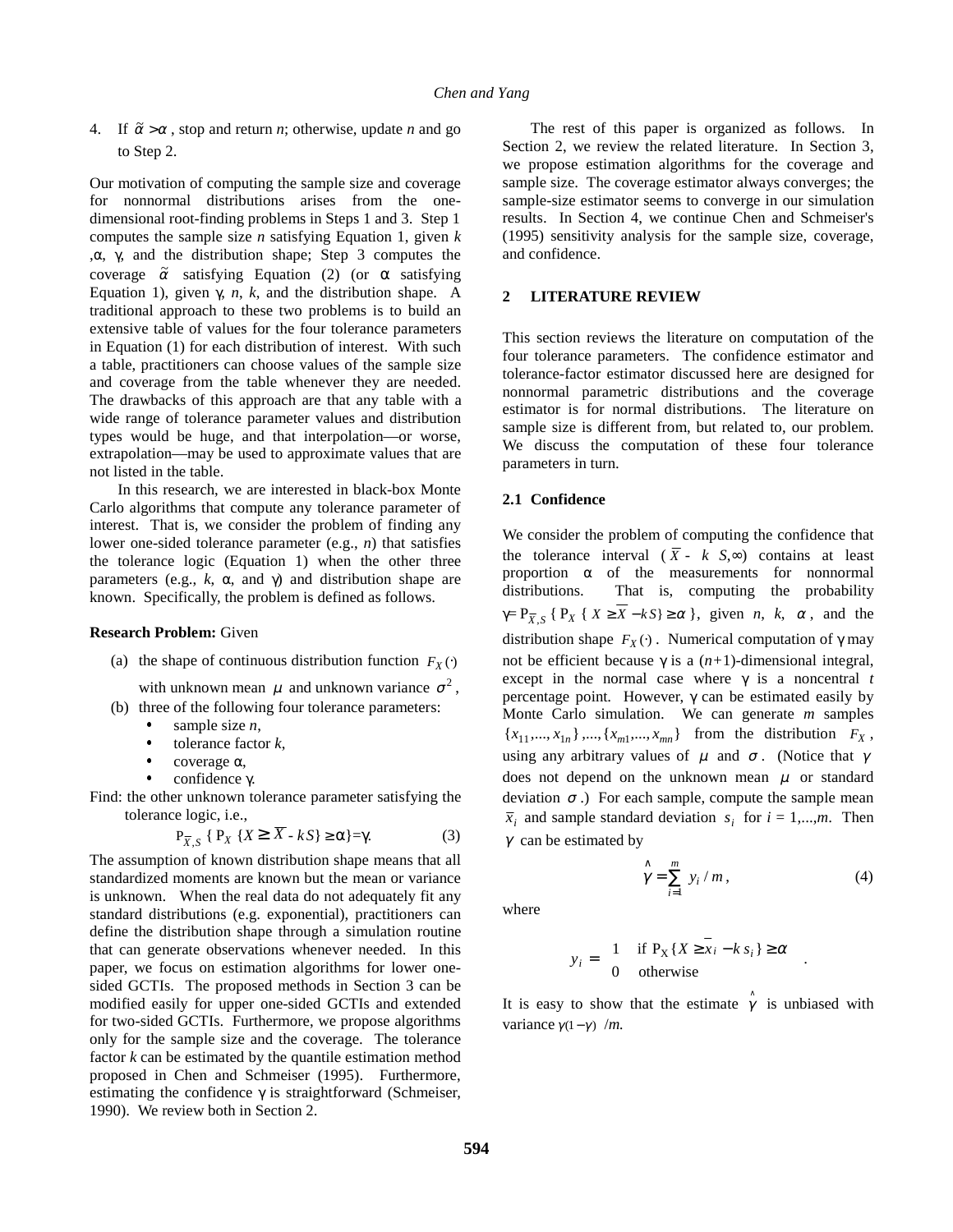## **2.2 Tolerance Factor**

Chen and Schmeiser (1995) propose quantile estimation methods for computing the tolerance factor for nonnormal distributions, as defined earlier in the research problem. They show that the tolerance factor *k* satisfying Equation (3) is the  $\gamma$ th quantile of the random variable  $K =$  $[X - F_X^{-1}(1 - \alpha)]/S$ . This result follows from the equivalence of Equation (3) and  $P_K$  { $K \le k$ } =  $\gamma$ . Notice that *K* is observable because *K* does not depend on the population mean  $\mu$  or standard deviation σ. Therefore we can generate *m* observations  $k_1$ ,...,  $k_m$  of the random variable  $k_i = [\bar{x}_i - F_X^{-1}(1-\alpha)]/s_i$  for  $i = 1,...,m$ , where  $\bar{x}_i$  and  $s_i$  are the sample mean and sample standard deviation of distribution  $F_X(\cdot)$ , using any arbitrary values of  $\mu$  and  $\sigma$ . Then the tolerance factor estimate is  $\hat{k} = \omega k_{\left(\left(\frac{m+1}{\gamma}\right)\right)} + (1-\omega) k_{\left(\left(\frac{m+1}{\gamma}\right)\right)}$ , the convex combination of the  $|(m+1)\gamma|$ th and  $|(m+1)\gamma|$ th order statistics, where the weight is  $\omega = [(m+)\gamma] - (m+1)\gamma$ . (Here,  $|a|$  is the biggest integer less than or equal to *a* and  $\lceil a \rceil$  is the smallest integer greater than or equal to *a*.) The asymptotic distribution  $\sqrt{m}(\hat{k} - k)$  is normal with mean 0 and variance  $\gamma(1 - \gamma) / [f_K^2(k)]$ , where  $f_K(\cdot)$  is the density function of the random variable *K*. (See Lehmann, 1983, page 394.)

If the distribution  $F_X(\cdot)$  is normal, then random variable  $\sqrt{n}$  *K* is a noncentral *t* with (*n*-1) degrees of freedom and noncentrality parameter  $\sqrt{n} z_{\alpha}$ , where  $z_{\alpha}$  is the  $\alpha$  th quantile of the standard normal. Therefore, the tolerance factor is  $k = t_{n-1,y} (\sqrt{n} z_{\alpha}) / \sqrt{n}$ , where  $t_{v,y}(\delta)$ is the γ<sup>th</sup> quantile of the noncentral *t* with  $v$  degrees of freedom and noncentrality  $\delta$ . For this special case, numerical computation of *k* would be more efficient.

## **2.3 Coverage**

Owen and Hua (1977) derive methods for computing the coverage for normal distributions, i.e., solving Equation (3) for α, given *n*, *k*, γ, and the normal distribution shape. The purpose is to obtain the γ-confidence limit (i.e., α) for the random coverage  $P_X \{X \geq \overline{X} - kS\}$ . They use the result of *k*  $= t_{n-1,\gamma} (\sqrt{n} z_{\alpha}) / \sqrt{n}$  and suggest searching for the noncentral-*t* noncentrality  $\sqrt{n}z_{\alpha}$  so that the probability of the noncentral *t* (i.e.,  $\sqrt{n} K$ ) being less than  $\sqrt{n} k$  is  $\gamma$ .

However, they did not suggest any search methods. Odeh and Owen (1980) provide tables of  $\alpha$  values.

In the case of nonnormal distributions, the random variable  $\sqrt{n} K$  may not have noncentral *t* or other standard distributions. Numerical evaluation of  $\alpha$  is difficult. In Section 3.1, we propose a quantile estimation approach that requires no root search.

## **2.4 Sample Size**

Most literature on the sample size assumes normal distributions and addresses a problem slightly different from ours. In additional to the criterion of Equation (3), another criterion is added so that the tolerance interval does not cover too large a proportion of the population, relative to the lower limit α. When the sample size is very small, the interval becomes very wide and is of little use. Faulkenberry and Weeks (1968), Faulkenberry and Daly (1970), and Kirkpatrick (1977) suggest a second criterion of  $P_{\overline{X} S}$  { $P_X$  { $X \ge \overline{X} - kS$ }  $\ge \alpha'$  }= $\delta$ , where  $\alpha' > \alpha$  and  $\delta$ is a small value. Then, the confidence that the random coverage  $P_X \{ X \ge \overline{X} - kS \}$  lies between  $\alpha$  and  $\alpha'$  is  $(\gamma - \delta)$ . Other variations of the second criterion include controlling both limits of the random coverage around  $\alpha$  (Wilks, 1941, and Odeh et al., 1989) and controlling coverage on both tails of two-sided intervals (Chou and Mee, 1984). Since there are two criteria, this procedure determines not only the sample size but also the tolerance factor, while  $\alpha$  and  $\gamma$ are pre-chosen values.

## **3 METHODS**

In Sections 3.1 and 3.2, we propose algorithms to solve Equation (3) for the nonnormal coverage  $α$  and for the nonnormal sample size *n*, respectively. To estimate α, we invert the root-finding equation in the form that  $\alpha$  is a quantile of an observable random variable and then estimate  $\alpha$  by order statistics. To estimate *n*, we apply retrospective approximation algorithms developed by Chen and Schmeiser (1995), with small changes for the discrete root-finding function of the sample size *n*. We show that the estimate of  $\alpha$  always converges and that the estimate of *n* seems to converge in our simulation results.

## **3.1 Computing the coverage**

Here we consider finding the coverage  $\alpha$  for nonnormal distributions, such that the tolerance interval contains at least proportion  $\alpha$  of the population, with confidence γ. That is, we solve Equation (3) for  $\alpha$ , given values of *n*, *k*, γ, and the distribution shape. We propose an estimation method similar to the quantile estimation method for the tolerance factor *k* (Section 2). Analogous to the random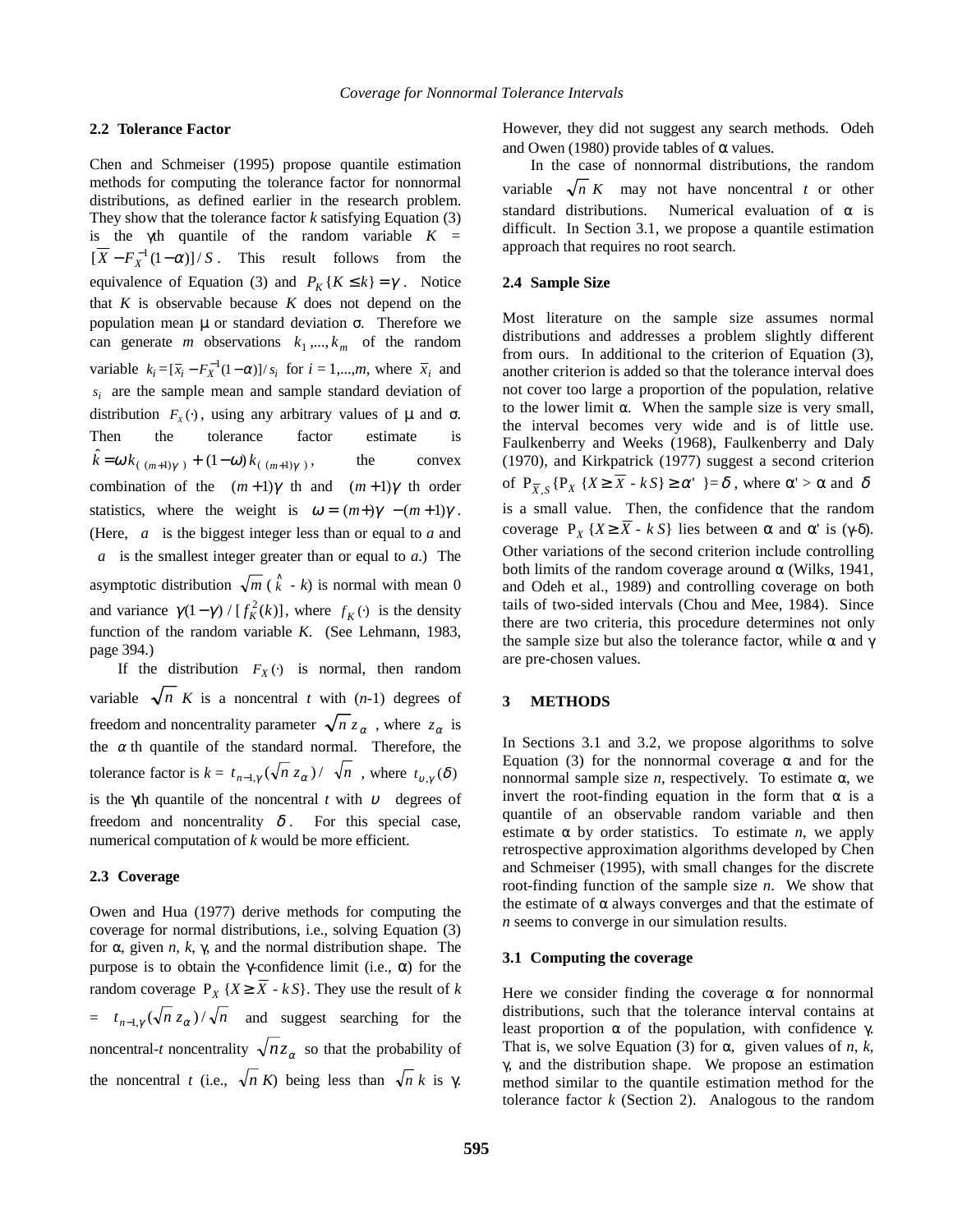variable *k* for the tolerance factor, we define the random variable  $C = P_X {X \ge \overline{X} - kS}$ . Then Equation (3) is equivalent to

$$
P\{C\geq\alpha\}=\gamma.
$$

Hence  $\alpha$  is the (1-γ)th quantile of the random variable *C*. Again, the random variable *C* is observable because it does not depend on the mean  $\mu$  or standard deviation σ of distribution  $F_X(\cdot)$ . Therefore, we can generate *m* independent Monte Carlo observations  $c_1$ ,...,  $c_m$  of *C*, using arbitrary values of  $\mu$  and  $\sigma$ . Then estimate  $\alpha$  by

$$
\stackrel{\wedge}{\alpha} = \omega c_{(\lfloor (m+1)(1-\gamma) \rfloor)} + (1-\omega) c_{(\lceil (m+1)(1-\gamma) \rceil)}, \tag{5}
$$

the convex combination of the  $|(m+1)(1-\gamma)|$  th and  $\lceil$ (*m* + 1)(1 –  $\gamma$ ) th order statistics, where the weight is

 $\omega = \left[ (m+1)(1-\gamma) \right] - (m+1)(1-\gamma)$ . Specifically, the algorithm performs as follows.

#### **Estimation of coverage** α**:**

**Given:** sample size *n*, tolerance factor *k*, confidence γ, and the distribution shape.

## **Procedure:**

- 1. Independently generate *m* random samples  ${x_{11},...,x_{1n}},..., {x_{m1},...,x_{mn}}$  from distribution  $F_X(\cdot)$  using any arbitrary values of  $\mu$  and  $\sigma$ .
- 2. Compute the sample mean  $\bar{x}_i$  and standard deviation *s*<sup>*i*</sup> for  $i = 1,...,m$ .
- 3. Compute  $c_i = P\{X \ge \overline{x}_i k s_i\}$  for  $i = 1,...,m$ .
- 4. Compute  $\hat{\alpha}$  from  $c_1, c_2, ..., c_m$  using Equation (5).

By Lehmann (1983, page 394), the asymptotic distribution of  $\hat{\alpha}$  is

$$
\sqrt{m} \stackrel{\wedge}{(\alpha} -\alpha) \xrightarrow{D} N (0, \gamma(1-\gamma)/[f_C^2(\alpha)]), \qquad (6)
$$

where  $f_C(\cdot)$  is the density function of *C*. Hence, the estimator  $\hat{\alpha}$  always converges at rate O(1/ $\sqrt{m}$ ).

#### **3.2 Computing the Sample Size**

Here we consider finding the sample size *n* for a nonnormal distribution such that a practitioner can state with confidence  $\gamma$  that the tolerance interval  $\overline{X}$  -  $\overline{k}$  *S*,  $\infty$ ) contains at least the proportion  $\alpha$  of the population. That is, we solve Equation (3) for the root *n*, given values of *k*, α, γ, and the distribution shape. Unlike in Section 3.1, it is difficult here to invert the root-finding function to express *n* as a statistical constant, e.g., quantile. Therefore we implement the general stochastic root-finding algorithm, retrospective approximation (RA), with small modifications. Simulation results show that the modified RA seems to converge to the true value despite lack of convergence proof. To emphasize their dependence on the sample size *n*, we denote the sample mean  $\overline{X}$  and sample standard deviation *S* by  $\overline{X}_n$  and  $S_n$ . Furthermore, for convenience, we denote the root-finding function of any sample size  $\tilde{n}$  by  $g(\tilde{n}; k, \alpha) = P_{\overline{X}_{\tilde{n}}, S_{\tilde{n}}}$  {  $P_X \{X \geq \overline{X}_{\tilde{n}}$  $k S_{\tilde{n}} \ge \alpha$ } Then given  $\tilde{n}$ , *k*,  $\alpha$ , and the distribution shape, function value  $g(\tilde{n}; k, \alpha)$  is the confidence that the random coverage is at least α. Therefore Equation (3) is equivalent

to *g*(*n*; *k*, α) =γ. We want to solve this equation for *n*. Knowing properties of the root-finding function is useful for solving the equation. The function *g* has four properties: (1) The domain of  $g(\tilde{n}; \cdot, \cdot)$  is discrete because the sample size  $\tilde{n} \in \{2, 3, 4,...\};$  (2) Function *g* is nonmonotonic with respect to  $\tilde{n}$ ; (3) In the special case of symmetric distributions, then  $g(\tilde{n}; 0, 0.5)$  equals 0.5 for any finite value of  $\tilde{n}$ ; in general,

$$
\lim_{\tilde{n}\to\infty} g(\tilde{n};k,\alpha) = \begin{cases} 1 & \text{if } k \geq k^{\infty} \\ 0 & \text{otherwise} \end{cases}
$$

where  $k^{\infty} = [\mu - F_X^{-1}(1 - \alpha)] / \sigma$  (see Section 4); (4) The root *n* may not be unique or may not exist; for example, in the special case that  $F_X(\cdot)$  is symmetric at mean, then  $g(\tilde{n}; 0, \cdot)$ 0.5) equals 0.5 for any sample size. Therefore, the equation *g*( $\tilde{n}$ ; 0, 0.5) =  $\gamma$  has infinite number of roots if  $\gamma$ = 0.5, and has no root, otherwise.

Solving equation  $g(\tilde{n}; k, \alpha) = \gamma$  for the root  $\tilde{n} = n$  is a stochastic root-finding problem (SRFP), solving a deterministic equation using only estimates of function values (Chen and Schmeiser, 1994a). Since the function value  $g(\tilde{n}; k, \alpha)$  is an  $(\tilde{n}+1)$ -dimensional integral, numerical computation may not be efficient. However, we can estimate the function value easily via simulation experiment. As shown in Equation (4), an unbiased estimator of  $g(\tilde{n}; k, \alpha)$  is  $\hat{g}(\tilde{n}; k, \alpha) = \sum_{i=1}^{m} Y_i / m$ , where *Y*<sub>*i*</sub> equals 1 if  $P{X \ge \overline{X}}_i - kS_i$  ≥  $\alpha$  and equals 0, otherwise, for *i*=1,...,*m*.

Chen and Schmeiser (1994b) propose RA algorithms for one-dimensional SRFPs whose root-finding functions are continuous over the real line. Let  $\hat{g}(\tilde{n}; k, \alpha, \omega)$  denote the estimate  $\hat{g}(\tilde{n}; k, \alpha)$  generated from the simulation experiment using a vector of *m* pseudo-random number strings  $\omega = (\omega_1, \dots, \omega_m)$ . Each string  $\omega_i$  is used to generate the *i*th sample { $x_{i1},...,x_{in}$ } from distribution  $F_X(\cdot)$ , where *i*=1,...,*m*. RA iteratively solves a sequence of sample-path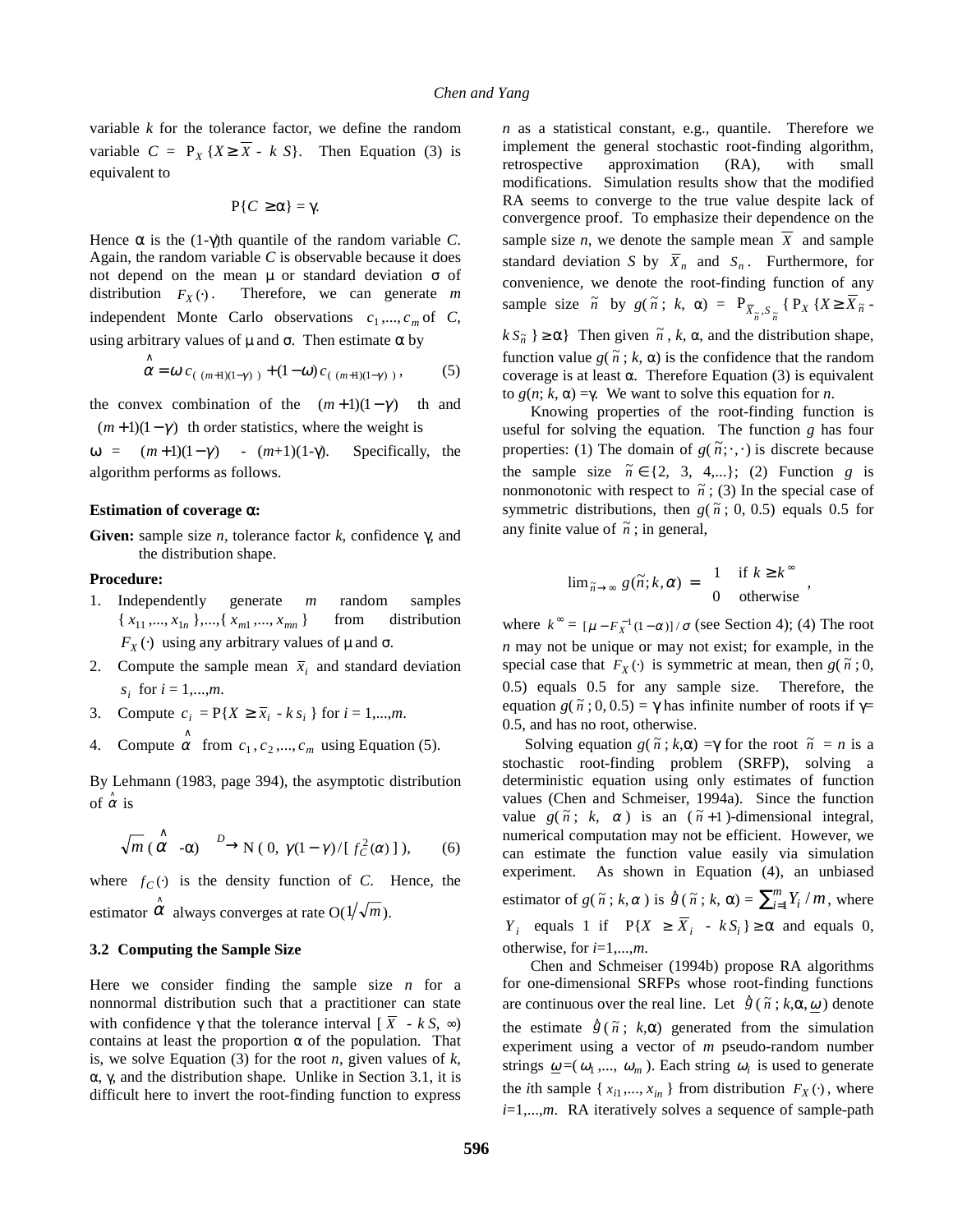equations {  $\hat{g}(N_i^*; k, \alpha, \underline{\omega}_i) = \gamma$ : *i* = 1, 2,...}, where  $\underline{\omega}_i$  =  $(\omega_{i1},...,\omega_{i m_i})$  and the sequence { $m_1, m_2,...$  } is increasing. In each iteration, the sample-path equation is solved until a bounding interval of the retrospective root  $N_i^*$  is found, starting at an initial point and moving by a step-size  $\delta_i$ , which is doubled each time. The linear interpolate of the bounds, called  $N_i$ , is returned. After *i* iterations, the root estimator  $\overline{N}_i$  is then the weighted average of those solutions  $N_1, N_2, \ldots, N_i$ ; the *j*th weight is proportional to the number of samples  $m_j$ ,  $j = 1,..., i$ . A specific RA version, called independent bounding RA (IBRA), performs as follows.

## **IBRA Algorithm:**

**Given** algorithm parameters: the standard error tolerance  $\sigma_0$ , an initial solution  $N_0$ , initial step size  $\delta_1$ , initial number of samples  $m_1$ , the number-of-samples multiplier  $c_1$ , and the step-size multiplier  $c_2$ .

**Find:** the root *n* satisfying  $g(n; k, \alpha) = \gamma$ .

- 0. Initialize the retrospective iteration number  $i = 1$ .
- 1. Independently generate  $\omega_i$ .
- 2. Solve Equation  $\hat{g}(N_i^*; k, \alpha, \underline{\omega}_i) = \gamma$  until a bounding interval of the root  $N_i^*$  is found, starting at the point  $\overline{N}_{i-1}$  (note:  $\overline{N}_0 = N_0$ ) and moving by step size  $\delta_i$ , which is doubled each time. Return the linear interpolate  $N_i$  of the bounds.
- 3. Compute  $\overline{N}_i = \sum_{j=1}^i m_j N_j / \sum_{j=1}^i m_j$  and its standard error estimate  $\int_{0}^{\infty}$   $\left(\frac{\overline{N}}{N_i}\right) = \sigma_N / \sqrt{\sum_{j=1}^{i} m_j}$ , where  $\sigma_N =$  $(i-1)^{-1} \left[ \sum_{j=1}^{i} m_j N_j^2 - (\sum_{j=1}^{i} m_j) \overline{N}_j^2 \right]$  (Note that  $\sigma_N = 0$  for  $i=1$ ).
- 4. If  $\hat{\mathcal{B}}(\overline{N}_i) < \sigma_0$ , stop. Otherwise, compute  $\delta_{i+1} =$  $c_2 \sqrt{(\sum_{j=1}^i m_j)^{-1} + (m_{j+1})^{-1}} \sigma_N$  (but  $\delta_2 = \delta_1$ ) and  $m_{i+1} = c_1 m_i$ , let  $i \leftarrow i+1$ , and go to Step 1.

RA assumes that the root-finding function is continuous over the whole real line, lies below  $\gamma$  for  $\tilde{n}$  below the true root, and lies above γ for  $\tilde{n}$  above the root. Additional conditions on *g* and  $\hat{g}$  guarantee that the RA root estimator converges to the true root with probability one (Chen, 1994).

Since the sample size and hence the function *g* are discrete, the IBRA must be modified. Three rounding steps are added to each IBRA iteration *i*: (1) Round down the step-size  $\delta_i$ , since small step size seems to be more efficient, (2) round the retrospective solution  $N_i$  to the nearest integer, and (3) round up the root estimator  $N_i$ , to ensure that the confidence is at least γ. Furthermore, before implementing the modified IBRA, if  $k < k^{\infty}$ , replace *g* by 1-*g* so that the root-finding function will not go downward to 0. In this modified IBRA, convergence of the samplesize estimator is not guaranteed because *g* is discrete and also for  $\tilde{n}$  the root may not be unique.

Despite the lack of convergence proof, the modified IBRA algorithm seems to converge to the correct sample size in our simulation results as shown in Table 1. There are twelve design points in Table 1, each consisting of the normal distribution shape and different combination of α, γ, and *k*:

- $\alpha \in \{.1, .5, .9\}$  and  $\gamma \in \{.1, .5, .9\}$  but excluding the combination ( $\alpha$ , $\gamma$ ) = (.5, .5) because in this case *k* must be zero and therefore there are infinite number of solutions (see the fourth property of *g*). We further delete half the combinations because *k* only changes sign when  $(α, γ)$  becomes  $(1-α, 1-γ)$ , e.g.,  $(0.1, 0.9)$  and  $(0.9, 0.1)$  have same results. Then only four (α,γ) combinations are included.
- $k \in \{k_5, k_{50}, k_{500}\}\$ , where  $k_{n'}$  is the tolerance factor corresponding to a root of *n*'; note that  $k_{n'}$  is computed by the quantile estimation method in Chen and Schmeiser (1995).

For each design point, the sample size estimate  $\hat{n}$  (=  $\overline{N_i}$ ) and its standard error estimate  $\int_{\alpha}^{\lambda} (n)$  are computed based on twenty simulation runs. Only significant digits are listed. Table 1 shows that the estimates  $\hat{n}$  are very close to the true root *n*, where the standard error increases with the value of *n*. The simulation time depends on the value of γ; the simulation time for  $\gamma = .5$  is about three times larger than for other  $\gamma$  values. This is because the function estimate  $\hat{g}(n; \cdot, \cdot)$  has larger variance when  $g(n; \cdot, \cdot)$  is around 0.5 (see Equation 4).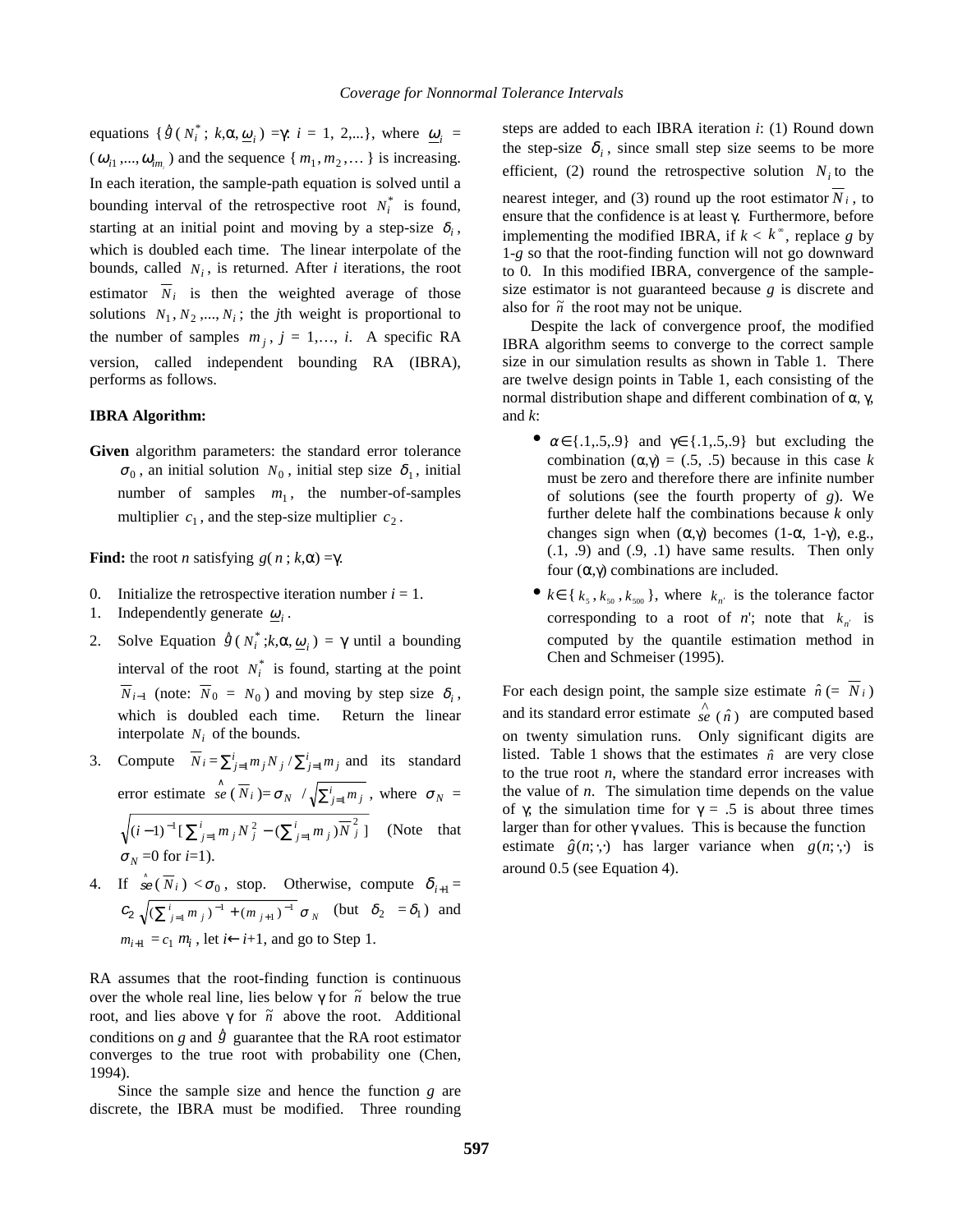| $\alpha$  | γ         | $\boldsymbol{k}$ | n   | ĥ    | $\hat{se}(\hat{n})$ |
|-----------|-----------|------------------|-----|------|---------------------|
| $\cdot$ 1 | $\cdot$   | $-2.7435$        | 5   | 4.6  | .16                 |
| $\cdot$ 1 | $\cdot$ 1 | $-1.5594$        | 50  | 49.8 | $\cdot$             |
| $\cdot$ 1 | $\cdot$ 1 | $-1.3611$        | 500 | 508  | 1.8                 |
| $\cdot$ 1 | .5        | $-1.3818$        | 5   | 4.9  | .2                  |
| $\cdot$ 1 | .5        | $-1.2891$        | 50  | 48.6 | .26                 |
| $\cdot$   | .5        | $-1.2823$        | 500 | 497  | 1.2                 |
| $\cdot$   | .9        | $-.67525$        | 5   | 4.8  | $\cdot$             |
| $\cdot$ 1 | .9        | $-1.0594$        | 50  | 50.2 | .13                 |
| $\cdot$ 1 | .9        | $-1.2062$        | 500 | 493  | 2                   |
| .5        | $\cdot$ 1 | $-.68567$        | 5   | 4.9  | $\cdot$ 1           |
| .5        | $\cdot$ 1 | -.18372          | 50  | 49.9 | .28                 |
| .5        | .1        | $-.05738$        | 500 | 499  | 1.8                 |

Table1: Empirical results for Sample-Size Estimators

# **4 ANALYSIS**

This section is an extension of the sensitivity analysis for the tolerance factor  $k$  in Chen and Schmeiser (1995), which shows that *k* is an increasing function of  $\alpha$  and of  $\gamma$ , but is not necessarily a monotonic function of *n*. Here we continue the analysis for  $(\alpha, \gamma)$ ,  $(n, \gamma)$ , and  $(n, \alpha)$ . We show that  $\alpha$  is a decreasing function of γ, but  $\alpha$  or γ is not necessarily monotonic with respect to *n*. Despite nonmonotonicity, when  $n$  goes to infinity,  $\alpha$  converges to a constant  $1 - F_X(\mu - k\sigma)$ . Analogously, when *n* goes to infinity,  $\alpha$  converges to 1 if  $k \geq k^{\infty}$  (recall  $k^{\infty} = [\mu - F_X^{-1}(1 - \alpha)]/\sigma$ ) and converges to 0, otherwise.

As in Chen and Schmeiser (1995), we use geometric graphs to illustrate the analysis. In the sample plane of (*S*,  $\overline{X}$ ), define a straight line *L* as the set of sample points (*s*,  $\overline{x}$ ) that satisfy  $\overline{x} = k s + F_{x}^{-1}(1-\alpha)$ . Then the geometric graph relates to the four tolerance parameters  $n$ ,  $k$ ,  $\alpha$ , and  $\gamma$ , and the distribution shape as follows: (1) the spread of sample points  $(s, \bar{x})$  depends on the sample size *n* and the distribution shape; (2) the slope of line *L* is *k*; (3) the  $\bar{x}$ axis intercept  $F_X^{-1}(1 - \alpha)$  and *s*-axis intercept  $-F_X^{-1}(1-\alpha)/k$  depend on  $\alpha$  and the distribution shape; (4) the probability that a random point  $(s, \bar{x})$  lies on or below line *L* is  $\gamma$ . We use these dependencies to analyze the  $(\alpha, \gamma)$ ,  $(\alpha, n)$ , and  $(\gamma, n)$  interrelations in turn.

Figure 1 shows that the coverage  $\alpha$  is a decreasing function of the confidence γ, given values of *n*, *k*, and the distribution shape. Fifty observations of  $(S, \overline{X})$  from the

Johnson  $S_B$  population with  $\mu=0$ ,  $\sigma=1$ , skewness = 4, kurtosis = 35, and sample size  $n = 10$  are plotted. Two parallel lines, with the same slope  $k = 1$ , correspond to  $\alpha =$ 0.7 and 0.85. As  $\alpha$  increases, the  $\bar{x}$ -axis intercept decreases and the *s*-axis intercept increases, moving the line *L* parallel to the right. Therefore, γ, the probability of a point  $(s, \overline{x})$  lying on or below *L*, decreases as  $\alpha$  increases.



Figure 1: The  $(\alpha, \gamma)$  Relationship: Plot of Line L in the  $(S, \overline{X})$  Sample Plane for Johnson  $S_B$  Distribution,  $n = 10$ ,  $k = 1$ , and  $\alpha = 0.7, 0.85$ 

Figure 2 shows that as the sample size *n* goes to infinity, then the confidence  $\gamma$  nonmonotonically tends to 1 if  $k \geq k^{\infty}$ , and to 0, otherwise. The constant  $k^{\infty}$  is the slope of the line joining the  $\bar{x}$ -axis intersect (0,  $F_X^{-1}(1-\alpha)$ ) and the limiting point  $(\sigma, \mu)$  of  $(s, \bar{x})$ . Fifty observations  $(s, \bar{y})$  $\bar{x}$ ), from the same population as in Figure 1, are plotted for  $n = 10$  and  $n = 300$ . The three lines correspond to  $\alpha =$ 0.85 and  $k = 0.5, 0.68 (= k^{\circ})$ , and 1. When the sample size *n* goes to infinity, all sample points  $(s, \bar{x})$  degenerate to the limiting point  $(\sigma, \mu)$ , which is  $(1, 0)$  here. For line *L* with *k*  $= 1$  (greater than  $k^{\infty} = 0.68$ ), the point (σ, μ) is below the line. Hence as *n* goes to infinity, the probability of lying on or below the line (i.e., γ) goes to 1. Similarly, for line *L* with  $k = 0.5$  (less than  $k^{\infty}$ ), all points  $(s, \bar{x})$  shrink to the point (σ, μ) above the line, as *n* goes to infinity, and hence γ goes to 0. The convergence of γ may not be monotonic, however. As mentioned earlier in this section, γ increases with *k* but *k* is not necessarily monotonic with *n*. Therefore  $\gamma$  is not necessarily monotonic with *n*, even for the normal population.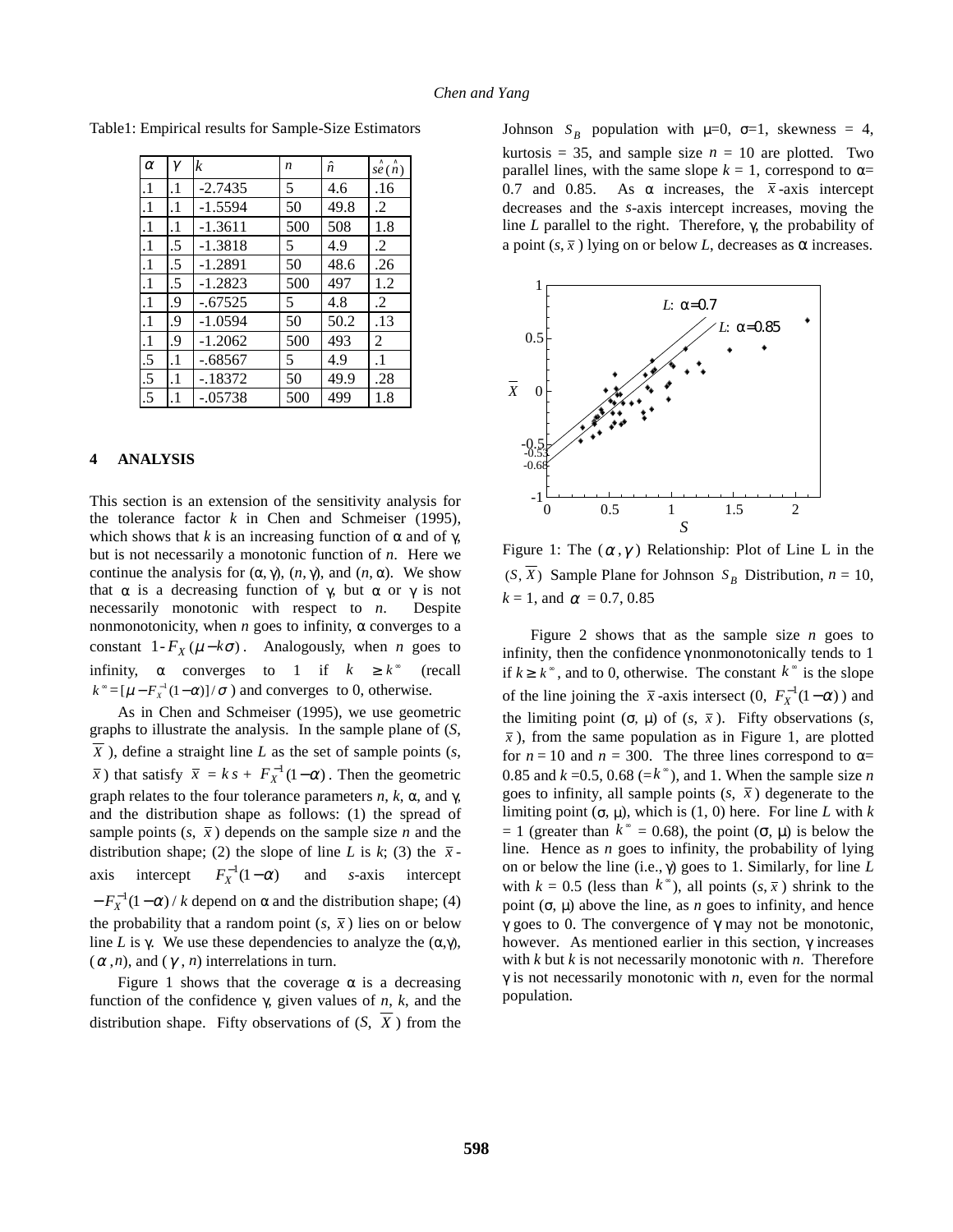

Figure 2: The  $(n, \gamma)$  Relationship: Plot of Line L in  $(S, \overline{X})$ Sample Plane for Johnson  $S_B$  Distribution,  $n = 10, 300, k$  $=0.5, 0.68, 1,$  and  $\alpha = 0.85$ 

Finally we show that the coverage  $\alpha$  converges to the constant  $\alpha^* = 1 - F_X(\mu - k\sigma)$  as *n* goes to infinity, given values of *k* and γ, and the distribution shape. As discussed in Section 3.1,  $\alpha$  is the (1-γ)th quantile of the random variable  $C = P_{y} \{X \ge \overline{X} - kS\}$ . When *n* goes to infinity, the sample mean  $\overline{X}$  and sample standard deviation *S* degenerate to  $\mu$  and  $\sigma$ , respectively. Therefore the random variable *C*, and every quantile, converge to  $\alpha^{\infty}$  =  $P_X {X \ge \mu - k\sigma}$ . Notice that  $\alpha^{\infty}$  depends on *k* and the distribution shape but not  $\mu$  or σ. As for γ, coverage α may not converge monotonically unless *k* is a monotonic function of *n*.

For cases that the monotonicity holds, Figures 3(a) and 3(b), respectively, show that  $\alpha$  increases with *n*, converging to  $\alpha^{\infty}$  for  $\alpha \in (0, \alpha^{\infty})$  and decreases with *n* but also converges to  $\alpha^{\infty}$ , otherwise. In Figure 3(a), three curves illustrate that  $\gamma$  is an increasing function of *n* and converges to 1 for  $\alpha = 0.5, 0.55, 0.6, k=0.5,$  and the Johnson  $S_B$ distribution with skewness 4 and kurtosis 35. The three  $\alpha$ values are less than  $\alpha^{\infty}$  (0.66 here), therefore *k* must be greater than their associate  $k^{\infty}$  values (recall that  $\alpha^{\infty}$ =1- $F_X(\mu - k\sigma)$  and  $k^* = [\mu - F_X^{-1}(1 - \alpha)]/\sigma$ , and hence the three curves increase monotonically to  $\gamma=1$ ). The two line segments  $E_1$  and  $E_2$  correspond to  $n = 7$  and  $\gamma = 0.75$ , respectively. Since α is decreasing with γ, the intersections of the segment  $E_1$  and the three curves, from top to bottom, correspond to the three increasing  $\alpha$  values 0.5, 0.55, 0.6. Furthermore, the intersections of the segment  $E_2$  and the three curves, from left to right, illustrate that  $\alpha$  increases as *n* increases. In the limit,  $\alpha$  converges to  $\alpha^{\infty}$ . Similarly, Figure 3(b) shows that  $\alpha$  decreases with *n*, converging to  $α<sup>∞</sup>$  for  $α ∈ [α<sup>∞</sup>,1)$ . The three curves illustrate that γ decreases to 0 as *n* goes to infinity for  $\alpha = 0.8, 0.85, 0.9$ (larger than  $\alpha^*$  and hence  $k < k^*$ ), where k and the distribution shape are as in Figure 3(a). The intersections of the line segment  $E_1$  (corresponding to  $n=12$ ) and the three curves illustrate three increasing  $\alpha$  values 0.8, 0.85, 0.9, from top to bottom. Therefore the intersections of the line segment  $E_2$  (corresponding to  $\gamma = 0.125$ ) and the three curves illustrate that  $\alpha$  decreases by *n*; in the limit,  $\alpha$ converges to  $\alpha^{\infty}$ .





Figure 3: The (*n*,α) Relationship: Plot of γ as a Function of *n* for  $\alpha = 0.5, 0.55, 0.6$  in 3(a) and  $\alpha = 0.8, 0.85, 0.9$  in 3(b), where  $k = 0.5$ ,  $\alpha^* = 0.66$ , and the Distribution Shape is Johnson  $S_B$ 

## **ACKNOWLEDGMENTS**

This research is supported by the National Science Council in Taiwan under Grant NSC-86-2213-E-212-005. We thank Carol Fu for proofreading this paper and providing helpful suggestions.